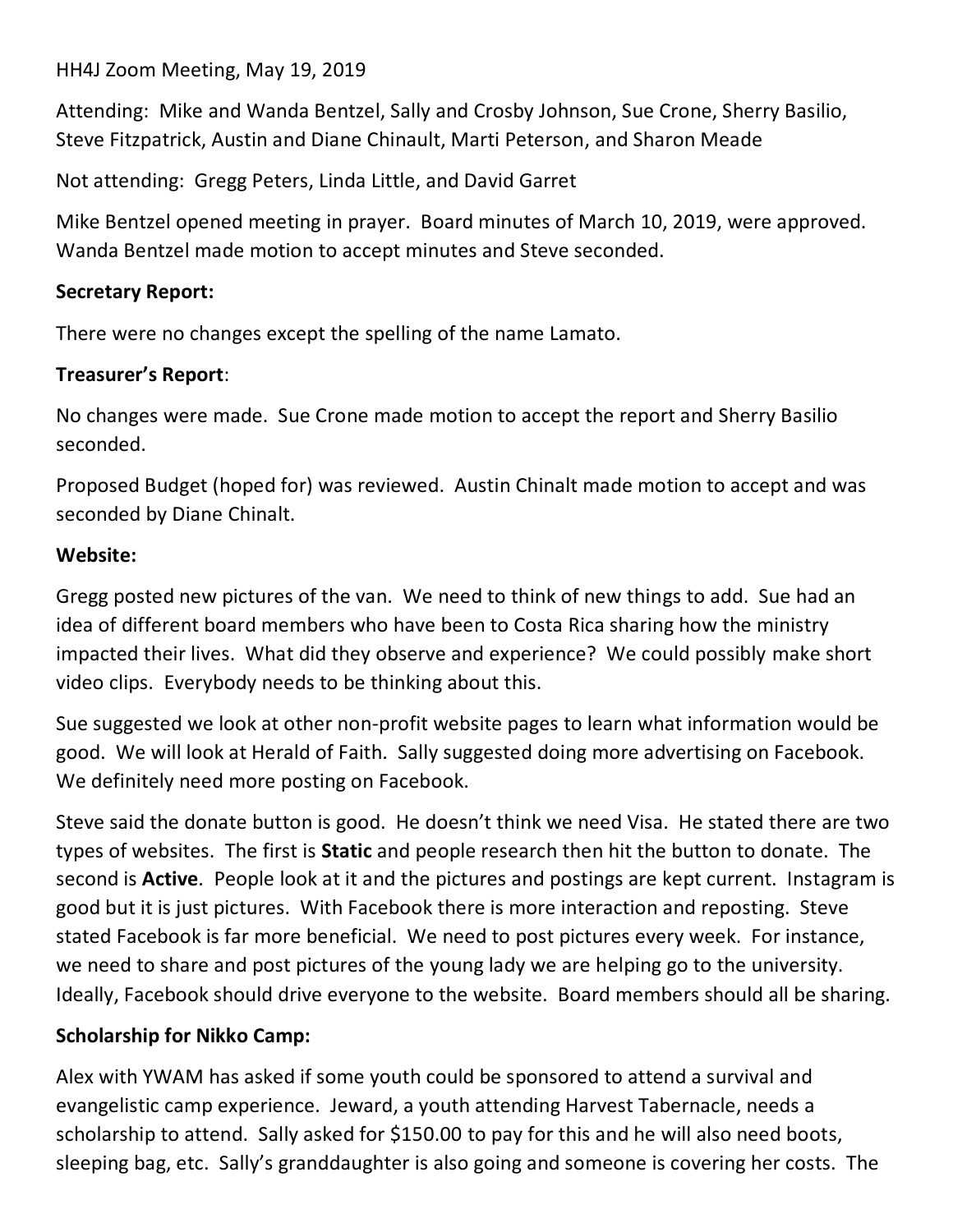camp is Monday through Friday and includes meals, training materials. Sue Crone made a motion to use \$150.00 from the Educational or Housing Fund to cover the cost and Sharon Meade seconded the motion.

## **Maintenance for Vivero and Farm:**

Crosby needs about \$100.00 to help with current maintenance and replanting. The money will come from the General Fund or Housing Allowance. Board made an amendment to the original motion to increase the amount to \$200.00. Sherry Basilio made the motion and Austin Chinalt seconded. This money will be a wire transfer.

## **Educational Fund:**

Presently there is \$654.18 in the account. Sally needs weekly items for bus passes, shoes, etc. Sue Crone made a motion to send Sally \$350.00 which includes the \$150.00 for Jeward's camp scholarship and \$200.00 to help obtain needed items. Sharon Meade seconded the motion. Sally needs to buy materials for the workshop hosted by Harvest Tabernacle. She will be working with Willie Byfield. She has \$53.44 in the Education Fund currently.

### **Housing Needs:**

Sally stated they will need to pay mid-year taxes in July; however, she doesn't know the exact amount yet. She will let the Board know as soon as possible. Two windows in the mission need to be replaced. Also, money will be necessary to cover labor cost of replacing sheet rock in the attic. Crosby state \$50.00 should be enough to pay 2 people. Sue Crone made motion to include \$50.00 in the wire transfer and Steve seconded.

### **Fund Raising:**

Sally is posting a birthday fundraiser on Facebook. Sue Crone stated \$75.00 was raised for HH4J by her church from a flower fundraiser. Her church will host quarterly events to help with 4 missions and HH4J is included. Sue Crone brought back ornaments to sell. She will bring some to Pennsylvania. Sherry Basilio is going to Costa Rica in July and will bring more ornaments and other items back. Austin and Diane said they will sell more.

### **Immediate and Upcoming Needs:**

Sally will need money to finish paying lawyer for naturalization. She is still waiting to hear when it will be completed. In July the oil will need to be changed. Mike made a suggestion to send \$300.00. for citizenship and \$100.00 for van maintenance. Steve Fitzpatrick made a motion and it was seconded by Sue Crone.

Sally stated the educational needs in Harvest Tabernacle:

Kindergarten-4 children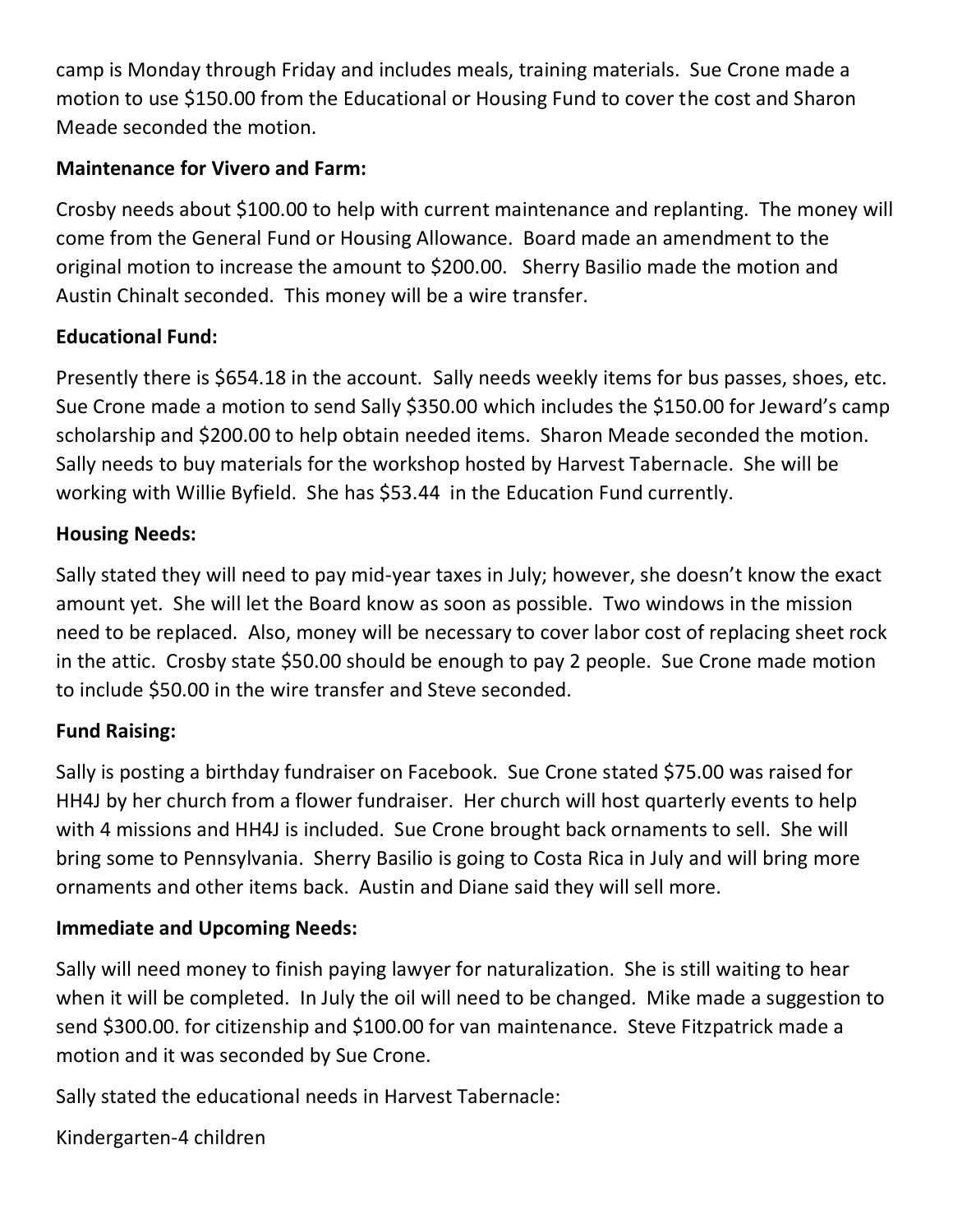6<sup>th</sup>- 3 children 9<sup>th</sup>- 4 youth High School- 4 youth All of these will need graduation packets in December. The following are costs per packet per child: Kindergarten-\$75.00  $6^{\text{th}}$  - \$100.00 9<sup>th</sup>-\$75.00 High School-\$100.00

Total needed is \$1,300.00. We will need to fund raise this amount.

## **Open Discussion**:

Team from Virginia is coming July 5-11<sup>th</sup> for VBS only. There will be youth meetings at night. A man from Habitat is on the team and will be doing small jobs around the church.

In June Wilie Byfield, from San Ramon area in Costa Rica, will be leading a workshop at Harvest Tabernacle.

The week of October 24-31, 2019, 7 or 8 pastors from Nicaragua want to come and lead a week long revival at Harvest Tabernacle. They will also have a service in Bri Bri and help Alex. The pastors are raising funds to come; however, HH4J may need to help with funds for food.

Also, Stephanie, an attendee of Harvest Tabernacle, is having a baby girl. Her boyfriend, father of the baby, was in a terrible motorcycle accident with internal injuries. Please keep them in our prayers. Sally has helped them with food as well as others.

Description of wire transfer of funds:

\$350.00 – Education Fund

\$200.00 – Vivero

\$ 50.00 – House Maintenance

\$300.00 – Citizenship

- \$100.00 Van Maintenance
- \$1,000.00 Total amount of wire transfer